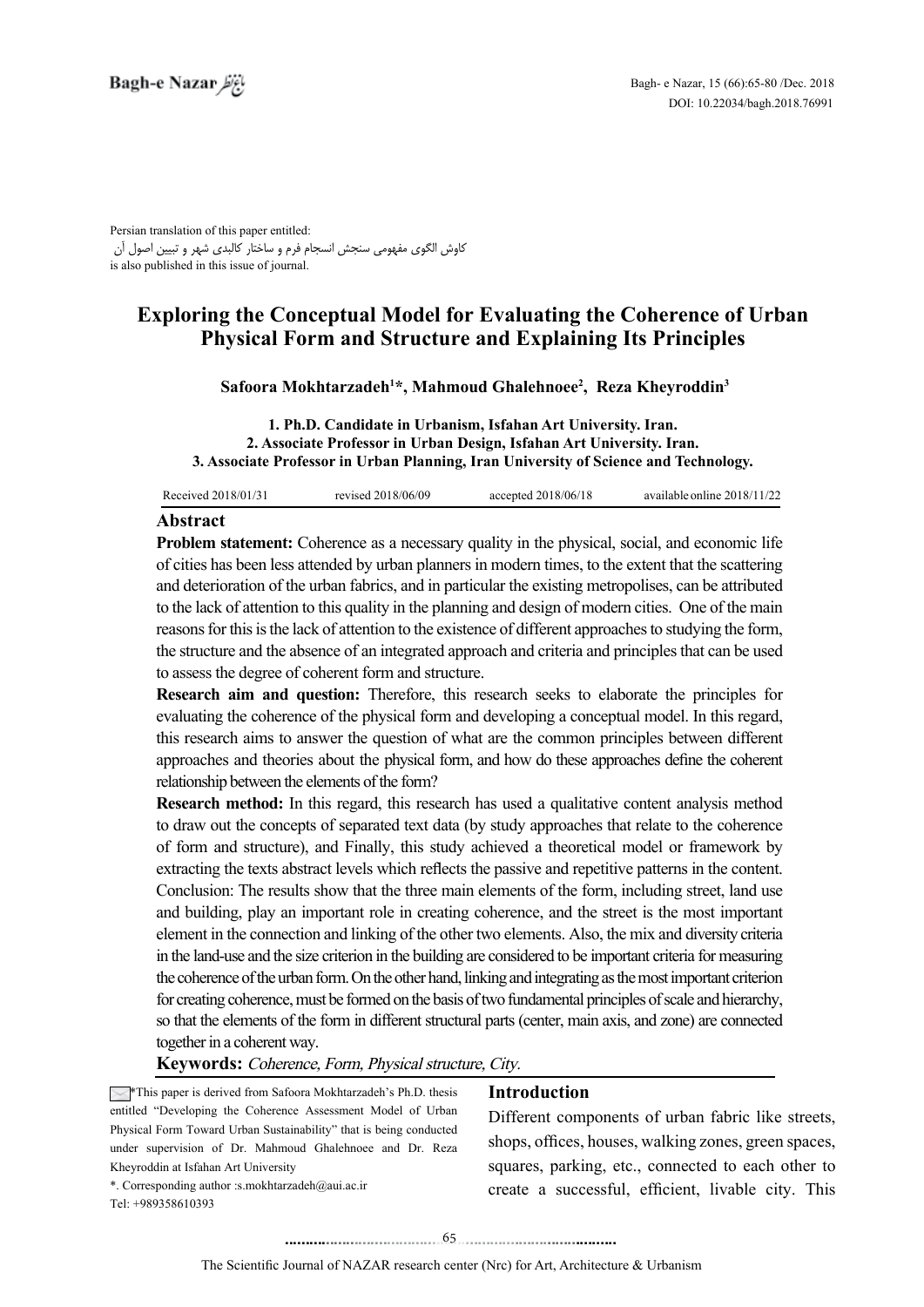success depends on geometric coherence. Therefore, achieving geometric coherence through the form, which connects the elements of the city, is a prerequisite for the urban context. This essential quality that is discussed for all living cities was considered in the morphology of old cities and villages with different cultures around the world. But the rules of the new urban form, despite the fact that they seek to reduce the complexity and increase the connection, not only failed to lead to a coherent city but also provided the context for the dispersion and deterioration of the old and new fabrics of the cities. Studies concerning the physical form of the cities have shown that attention to the complexity of the relationship of components in their connection and linking has been paid (Salingaros, 1998,  $2000$ ,  $2005$ , Alexander, 1986). In the meantime, the transformation of these complex relationships into equations that can describe the possibility of measuring and how to link and integrate is very difficult. The existence of different approaches and theories in this area that lead to the definition of different principles and criteria in assessing the coherence of the urban form and structure are among the main problems of identifying the integrated principles of coherent urban form. The principles and criteria which can be. through it are determined the coherence of urban form and structure. Recent studies have focused on the goals, method and general principles of coherence in different approaches (Tavalaee,  $2007$ ). None of these, however, has introduced the criteria and principles through which the coherence of the urban form and structure can be assessed. So the present study seeks to identify these principles and criteria by the content analysis method. In this regard, relevant literature was widely examined and it was shown that coherence with different approaches and theories in relation to the urban form has different formal definitions and principles. Each of these approaches emphasizes a different aspect of the coherence and also, does not provide the theoretical and operational model still that can be used to assess the coherence of the urban physical form. . Hence, to achieve this goal,

the method of qualitative content analysis has been used. According to this method, dispersed textual data is drawn out of contextual concepts to gradually reach more abstract levels of the text, and ultimately, a conceptual model or framework that includes latent regimes and repetitive patterns in the text (In relation to the urban coherent form and structure) has been provided.

## **Literature and Research Background The coherence of physical form**

The term *Ensejam* in Persian is equivalent to the Latin term of Integration and Coherence. In the Webster, Longman, and Oxford dictionaries, the term *integration* is more focused on the linking of two or more separate things, as well as on the operation or process of the linking of independent components, so that they work effectively together, but *Ensejam* with the equivalent of coherence implies a consistent, logical, and unifying state of the link, so that it is easy to understand something like a text because of the literal and logical connection of the different parts. Also, the link between the various, relevant, and valuable elements must be made in a systematic, logical or consistent manner. Therefore, the conceptual difference between these two words can be described as the "state and the quality of the linking" and "linking".

The physical urban form, according to Conzen, and most morphologists, is composed of three elements i.e., streets, uses and buildings (Conzen, 2004). In addition to emphasizing the three elements mentioned as "fundamental elements of the physical form". Kropf believes in the existence of a hierarchical structure in the composition of the elements based on the relation to the whole. He states that the way of linking elements in the formation of a coherent whole is the main goal of the physical urban form  $(Kropf, 2014: 52)$ .

The concept of coherence in the literature of urban design, and in particular the physical urban form, generally means "the process of organizing the space" order that links separated space" and, in other words,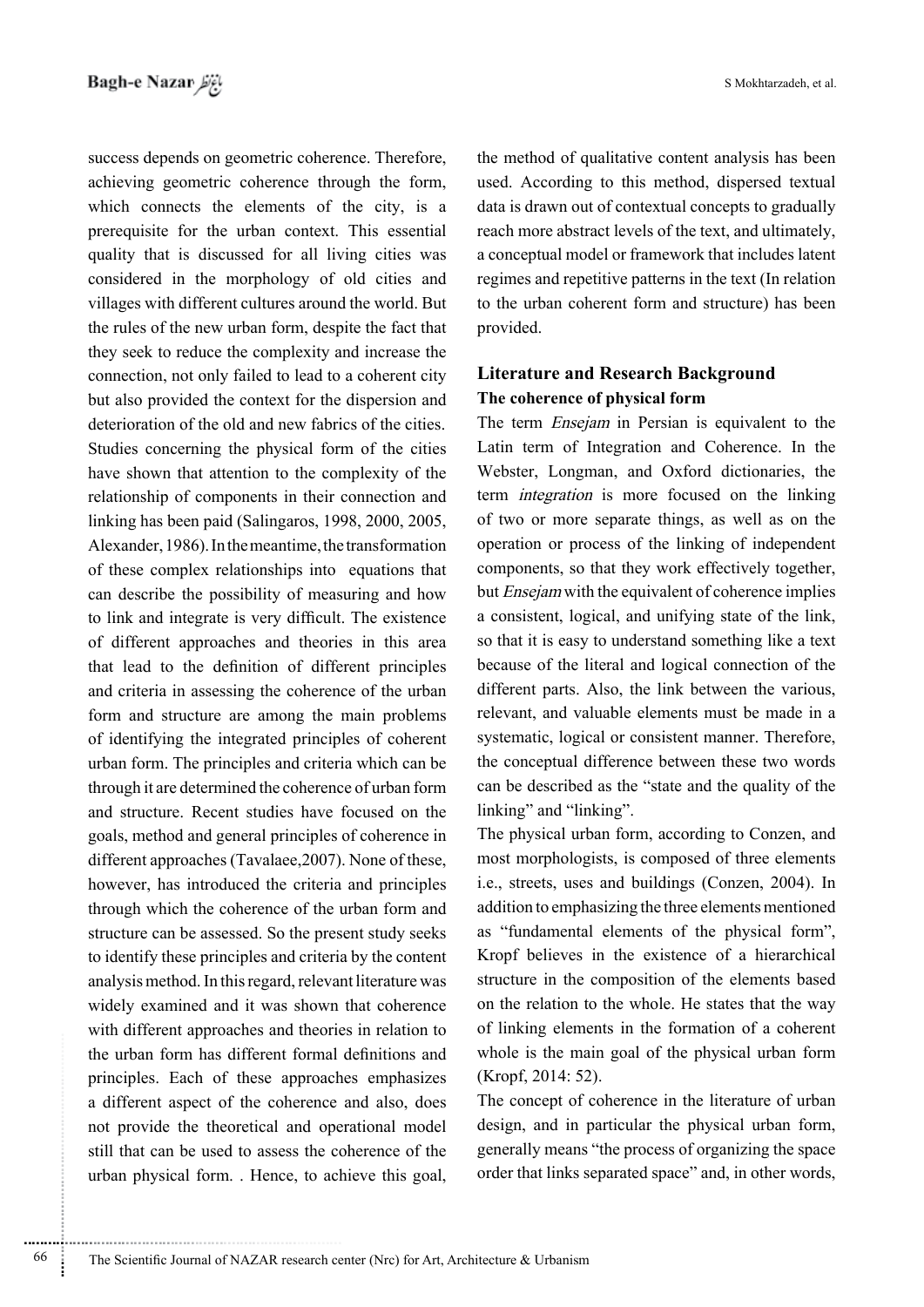"It's created in space by integrating separated units of the form (elements of form) "(Tavalaee,  $2007:25$ ). Accordingly, in different kinds of literature and approaches, this concept based on other terms such as integration (Hillier, 1996, Hillier et al. 1993, 2000), unity (Ardalan & Bakhtiar, 1973), organization  $(Alexander 2002)$ , wholeness  $(Alexander 1964)$ , Structured (Bacon, 1976, Lynch 1960, 1958) used together or synonymously, which briefly discusses the background of this concept and its related .approaches

# Approaches and theories related to the **formal coherence** of physical urban form

Since the method of linking and the process of organizing the components of the city in different interpretations of this concept is different, approaches and theories have been formed on the study of urban coherence, approaches such as holism, organismic and structuralism, contextualism and aestheticism, each of which has defined the way to achieve coherence in accordance with its principles, which all of them emphasize the linkage of components (Tavalaee,  $2007$ ). Since the coherence is the linking of separated units in space, in this study avoided the approaches that study the urban components without regard to the wholeness. Accordingly, three approaches (holism, organismic, structuralism) and five theories, linking (in the form of structuralism approach), evolution (in the form of organismic approach), space syntax (in the form of structuralism approach), figure-ground and complexity are the most important approaches and theories that in this research are used to identify the principles of .coherence

**Coherence in the Holistic holism Approach:** The concept of coherence in this approach is formed based on "universe as a whole". In this approach, the realm of cognition deals with the unity of the whole and not its components, and the phenomena are known through coherence and linking with other phenomena. The concept of coherence is explained by the distinction between the whole concept of the

collection. In this regard, Alexander states coherence as the necessary condition for the achievement of wholeness, he proposes coherence along with words such as good fitness, wholeness, order, and living structure. It also suggests that the degree of internal coherence of an ensemble depends on a whole net of fitting of form and context. In a perfectly coherent ensemble, we should expect two halves of every possible division of the ensemble (form and ground) to fit one another (Alexander, 1986)

**Coherence in the organismic Approach: Generally,** the organismic approach can be considered as a subset or as a Holistic approach, with the difference that the organismic approach fits the whole organic one. The lexical definition of the Organism is integrated part of the whole, the linking or the harmony of the components in the whole and organized physical structure. The four words are used for the concept of coherence in an organismic approach, the purposeful unity, contradiction, diversity, and suitability, which means, in the sense of consistency with the purpose, the combination of various elements that causes diversity (varied forms), proportionality and compatibility with each other. The original word, the purposeful unity, includes all of these, and the purpose is to reconcile and match the diversity and contradictions (Alberti, 1991). Therefore, coherence in this approach, as in the Holistic approach, refers to the inseparable trait of the organism word, for this reason, coherence is aligned with purposeful unity and order which the condition for achieving it in urbanization is fitness, diversity, balance, and harmony between components (Unity and plurality). Also, Marshall (2009) believes in three types of order, systematic order, index order, and functional order. He believes that the combination of these three orders will evolve the urban form and interpret the integration and coherence. He can see the order in the "street grammar" (between buildings, roads, and plots) as a systematic order, in the sense that these rules are more or less consistent and systematic in all ways, parts of land and buildings. In other words, the order of the elements in the form, most notably

...........................................................

.......... ....... ........ ........... ...... ....... ........ .......... ...........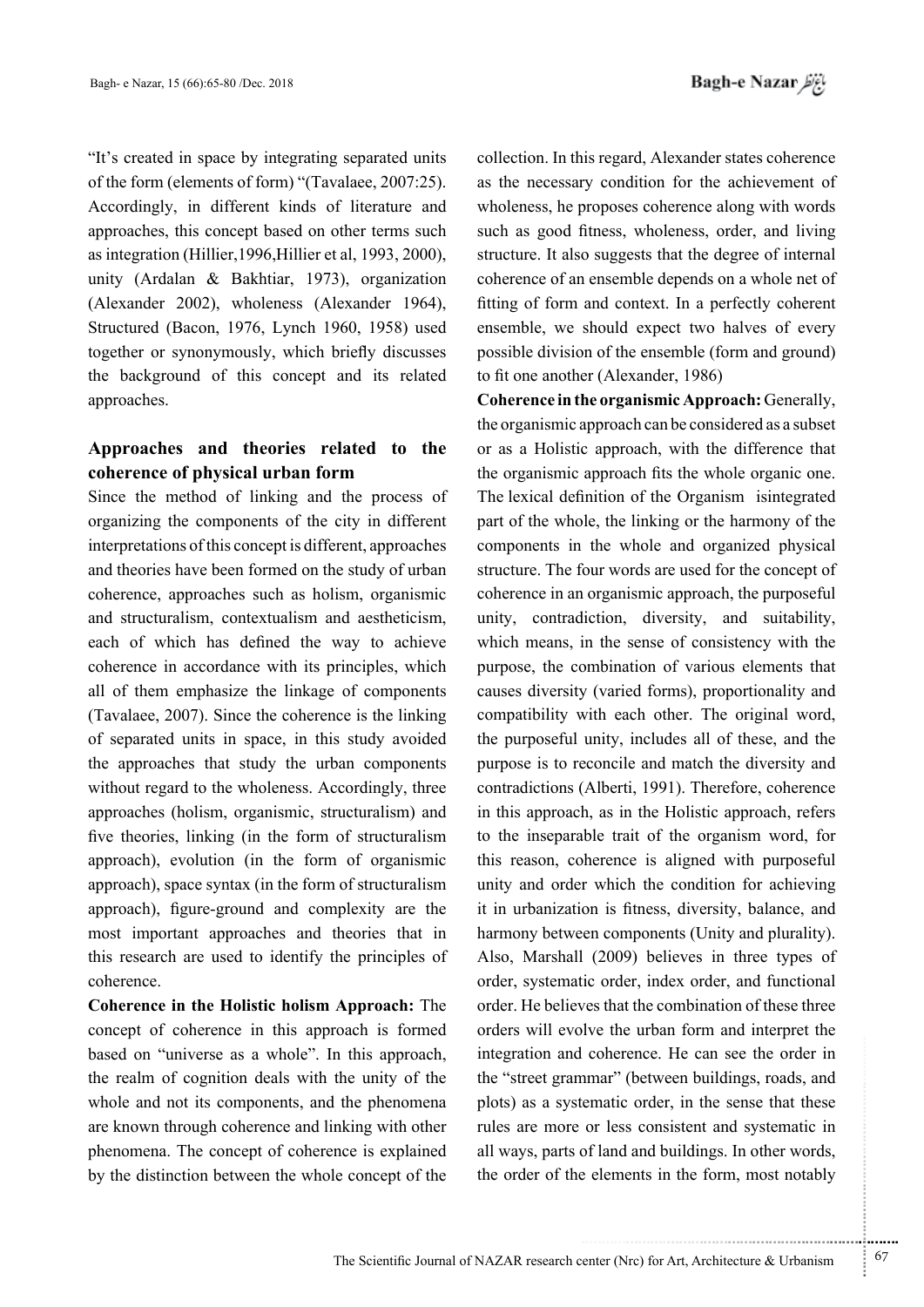the street, is introduced by the systematic order. But the index order is the rules and relations between the elements which irrespective of the shape and form, influence the formation of the structure of an urban area.. In fact, the central effect and the presence of centers and sub-centers can be regarded as another order, which may be called the index order. The third type of order, which in combination with two other orders leads to evolution and coherence, is a functional order. In this order, the function and activity are added to form and lead to the evolution of the urban form (Marshall, 2009).

Coherence in the Structuralist Approach: Objective structuralists believe that urbanization should be of interest to the spatial network as the connecting element of the city's body, and avoid focusing solely on building masses and facades. The spatial structure of the city, if it is designed on a macro scale, can create the urban form coherence. The designer can link the main buildings with the design of the main roads, in general, creates unity and integrates the city. In Bacon's view, the form of the city should follow its spatial structure, which is the main organizing force (Bacon, 1986). Subjective structuralists point to the interference of the mind in the city's perception and believe that perception, without considering the movement, cannot be understood. Accordingly, Bacon believes that the creation of harmonious experiments while moving in space is effective in creating an integrated and coherent image, and Lynch (1960) makes this harmonious experience, which results in an intelligible mental image, possible through a coherent body collection. Accordingly, structuralist conveys coherence through "connectivity" in the objective structure, and "continuous mental image and intelligibility" in the mental structure, which combines these two structures to create a coherent whole.

**Coherence** in figure-ground theory: This theory studies the relationship between buildings as a solid mass (figure) and open spaces (ground). The purpose of these measures is to reveal the structure of urban spaces in the city or region, which, through the creation of a hierarchy of spaces of various sizes, gives rise to a coherent whole. According to Trancik, to avoid the formation of undefined and separated spaces, what most should be considered in the design of urban spaces is the design of a set of open outer spaces that are defined within a coherent whole (Trancik, 1986: 99). Finally, according to Trancik, the most important issue in the figure-ground theory is the organization of the relationship between mass and space. If the link and the ratio between mass and space are complete and understandable, the spatial network is successful; components, in linking with each other and within the coherent framework, create a unique personality for the region; but if the relationship between mass and space is not balanced, components of them are separated and out of the framework, which is the result of a space that is lost and disconnected.

**Coherence in Complexity theory:** Michael Batty in his book Cities and Complexity collects a broad spectrum of perspectives on complexity and urbanization, and suggests using models and methods to explore this area. In this regard, he states that "this philosophy is that cities must be treated in the same way as basic structures that are built up from the bottom up, the process of making them intrinsically combined, and eventually shaping them", and leads to structures that are distinguished as a hierarchy from each other. Batty has explicitly identified the theory of complexity as a "new paradigm"(Batty, 2005). In this regard, Salingaros considers the complexity necessary for coherence and believes that the geometrical assembly of elements to achieve coherence results in a definite and identifiable urban morphology, and for this reason, the rules of the new urban form, which reduce connection and complexity, could not lead to urban coherence. He also emphasizes that a coherent city form must also be plastic; i.e., able to follow the bending, extension, and compression of paths without tearing. In order to do this, the urban fabric must be strongly connected on the smallest scale, and loosely connected to the largest scale. Connectivity on all scales thus leads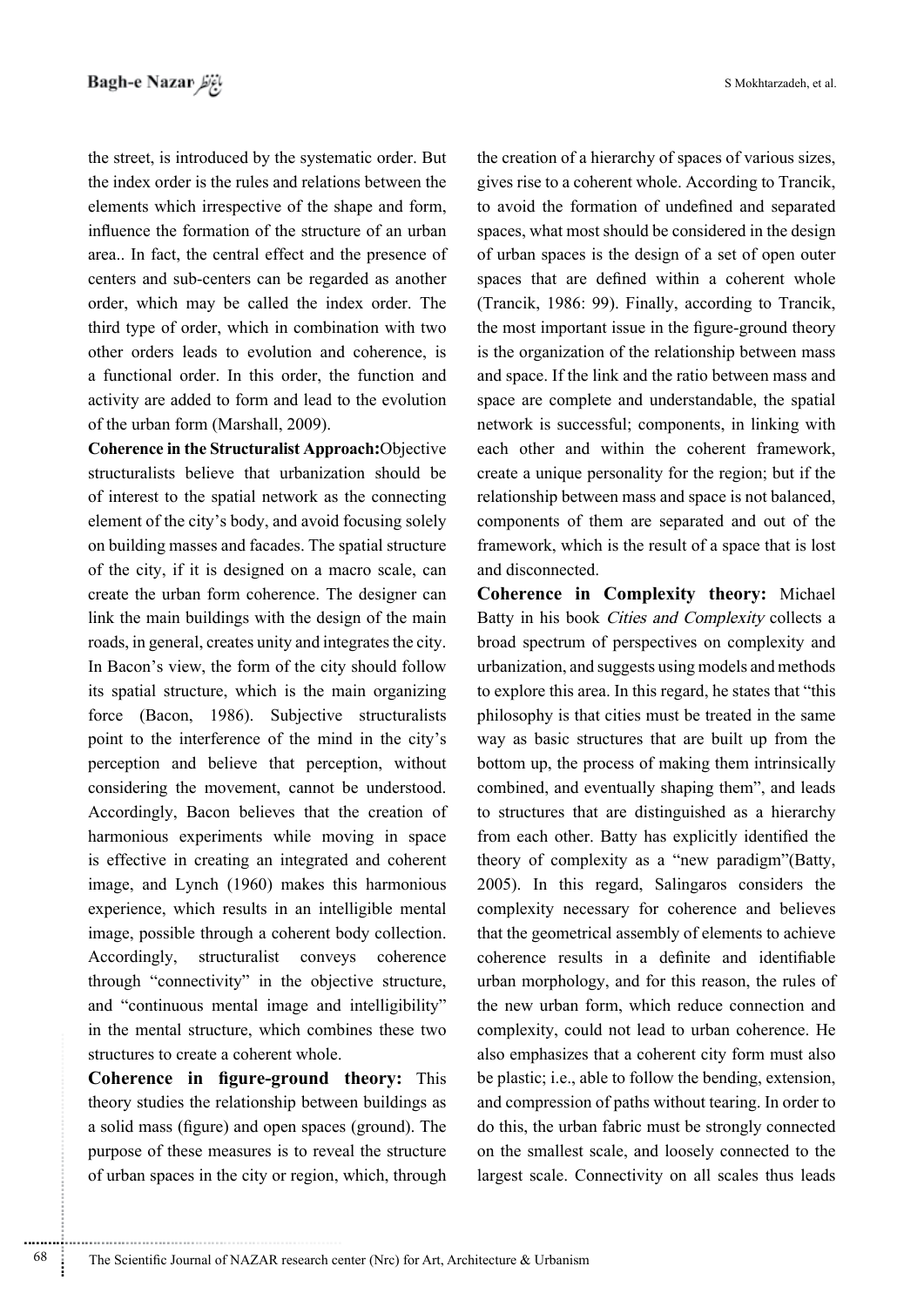to urban coherence (Salingaros, 2000). Therefore, complexity theory calls for the achievement of coherence as the connecting and linking of elements of a city based on the network hierarchy, and the basis of this link is in the repetition of the hierarchy of the scales. Accordingly, the fractal geometry method is proposed to solve complex and achieve coherence.

Therefore, what is seen in the literature of studies on the coherence of the physical form is the existence of different approaches, theories and perspectives, which any of them is based on a principle of coherence, including consistency, fitness, hierarchy, connection, and linking or just on a special element of the form (street, or activity or mass), and do not explicitly define the form of coherence, the way of linking and integrating these elements in terms of achieving coherence, which is indispensable and necessary in evaluating the coherence of the physical form. Accordingly, the present paper has been used Content Analysis method to achieve a conceptual model for assessing the urban physical form coherence to derive the coherence principles and criteria and relationships between urban form elements. The following is an explanation of this method and its results.

#### **Methodology**

The present study seeks to identify the criteria and principles for measuring the coherence of urban physical form and to develop a conceptual model for the relationship between the elements of the form. Therefore, the Content Analysis method has been used to extract these principles and relationships from related texts. . So, in order to achieve a theoretical model or framework that extracts the latent rules and repetitive patterns, the following steps are followed. As explained below:

A) Data gathering (analysis units, sampling units, report)

B) Grouping and Categorization data

C) Abstraction

D) Reporting the analyzing process and the results (developing a theoretical model for the evaluation of the coherence of urban physical form (Kripendorff, 2004).

**(A)** Data gathering (units, sampling units, report) Units: The first step in any research with content analysis method is to determine what is to be viewed, or studied, and recorded, and then considered data. The units of analysis are determined according to the research objectives and related techniques. In content analysis, there are three types of units: sampling units, record units and text units.

**Sampling units** are parts of the observed reality or the linguistic flow of the source of the research, which is independent of each other (Kripendorff, 2004:74). Based on the results obtained in the previous section, there are different approaches and theories in relation to coherence, (each of which refers to a specific criterion for achieving it, such as, order, structure, wholeness and ...) and also because of the lack of comprehensive principles and criteria that the coherence of urban physical form can be determined on the basis of it, to extract the principles and rules governing the coherence and the construction of its theoretical model, each of the approaches is selected as a sampling unit, that based on each sampling unit, the sample size is specified. Therefore, holism, structuralism, and organismic approaches, which are the most important approaches to defining the coherence of the urban physical form of cities, were selected as sampling units. Also, theories that are independent of the approaches proposed to discuss coherence are also considered. These theories include theories of figure-ground and complexity theory.

**Record units** are parts of the sampling unit that can be separately analyzed. Since sampling units are usually large, rich, and more complicated than the text unit can be considered, record units must be identified. These units are a specific part of the content, which are described in terms of their place in a certain category. (Ibid). Since the purpose of this study is to extract the criteria for evaluating the coherence of urban physical form, an overview of the views, schools and approaches related to the form of

.......... ....... ........ ........... ...... ....... ........ .......... ...........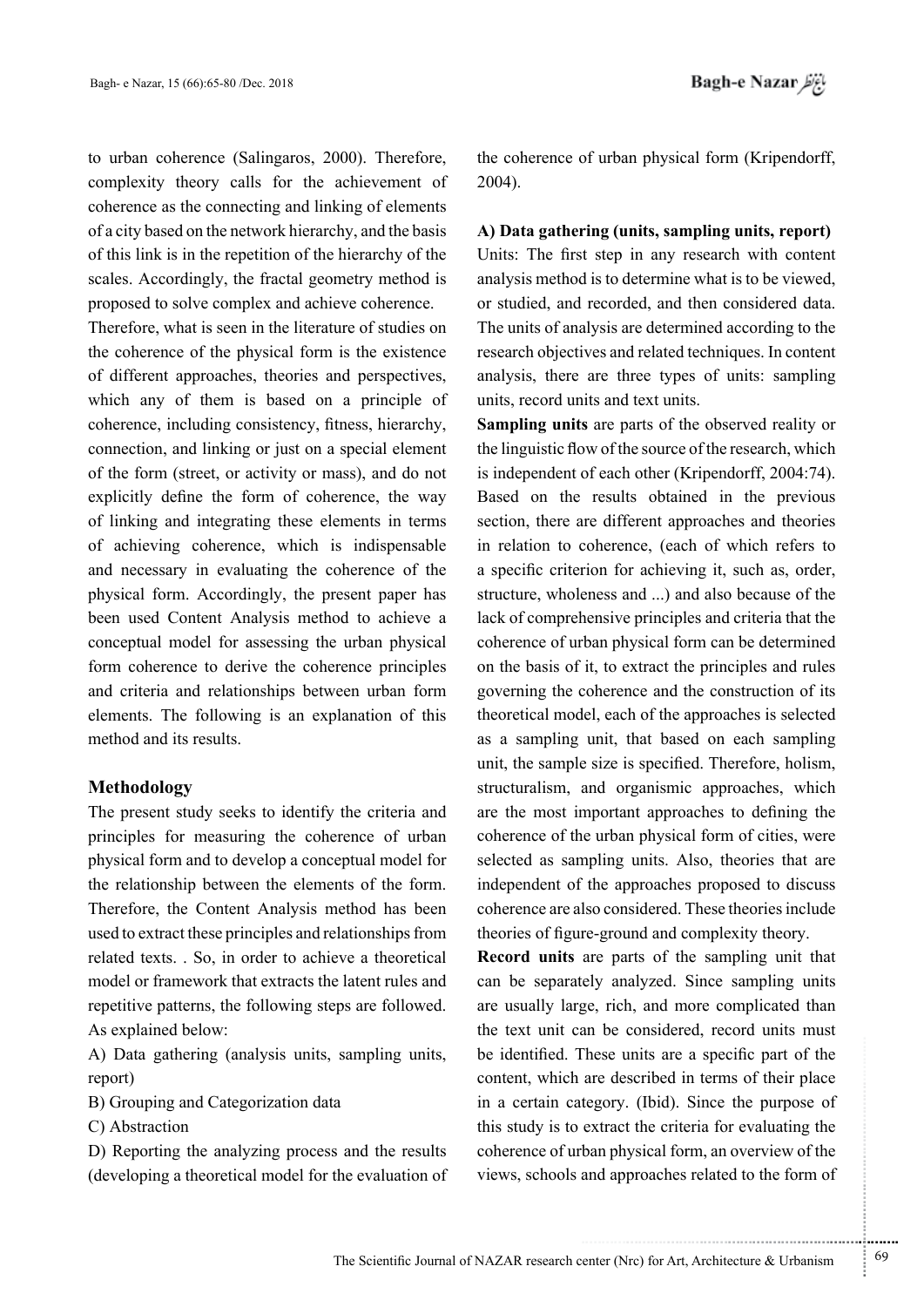the city was identified as three important elements in the analysis of the physical form of cities, streets, land use and masses (urban buildings and blocks). Thus, the record units in this research include the elements of the physical form such as street, land use and the mass (building and block).

**Text units determine the text information that can be** used to describe the recording unit. "The text units identify the part of the text that is required to describe the record units. Text units do not require that they are independent or can be described separately, they can be overlapping and include multiple record units" (Ibid,  $76$ ). Therefore, the text units in this research include describing each element of the form in order to achieve coherence and the relationship between them. In other words, this research will describe the state of any record unit that will lead to the coherence of urban form.

Table 1. Analysis units. Source: authors, 2018.

| Analysis unit  | properties                                                                                                    |  |  |  |
|----------------|---------------------------------------------------------------------------------------------------------------|--|--|--|
|                |                                                                                                               |  |  |  |
| Data units     | Books, Articles                                                                                               |  |  |  |
| Sampling units | Holism, structuralism, organismic approaches and figure-ground and<br>complexity theories                     |  |  |  |
| Record units   | Street, land use, mass (building and block)                                                                   |  |  |  |
| Text units     | Describe the characteristics of each record unit and the relationships<br>between them in achieving coherence |  |  |  |

Determining the sample size: After determining the sampling method, the next step is determining the sample size. Kripendorff  $(2004)$  believes that there is no consistent response to determine the sample size and states, when the sampling units have the internal consistency, one sample is satisfactory for each sampling unit. However, to suit the sample size, the sample should be divided into two equal parts. If both sections confirm the same statistical results and the same level of assurance. Sample size can be considered appropriate. Therefore, the sampling units and the resources used in each unit of sampling, according to Table 2, consist of 5 units and 35 samples, each of which at least one source has been investigated and adapted to change the content of resources, new resources of each unit was added. In the validity and reliability of the data, some equal randomized samples were taken. The results show that in the same randomized, there is the same frequency and more than 95% of the total frequency are repeated with the same criterion.  $(tanble2)$ .

............................................................

#### **B**) Grouping and Categorization data

After identifying the analysis units, the data must be categorized and reduced in order to make the coding more convenient. Accordingly, the present study has categorized the content according to the record units. The most important principle of the categories is that they should reflect on the researcher's research problem. This means that the analyst must clearly define the variables that it deals with (form elements), and, on the other hand, they must specify the indicators that the content information is placed on the basis of each category. As already mentioned, street, land use and mass (building and block) are elements that define text units, and each source with a specific sampling unit expresses how to achieve coherence on the basis of each element. Some sources emphasize an element, some refer to two and some to all three elements, and even some sources of the relationship between these elements have been analyzed. Therefore, in addition to categorizing the features listed for each element of the form, their relationships should also be considered in coding.

Each description defines how the form elements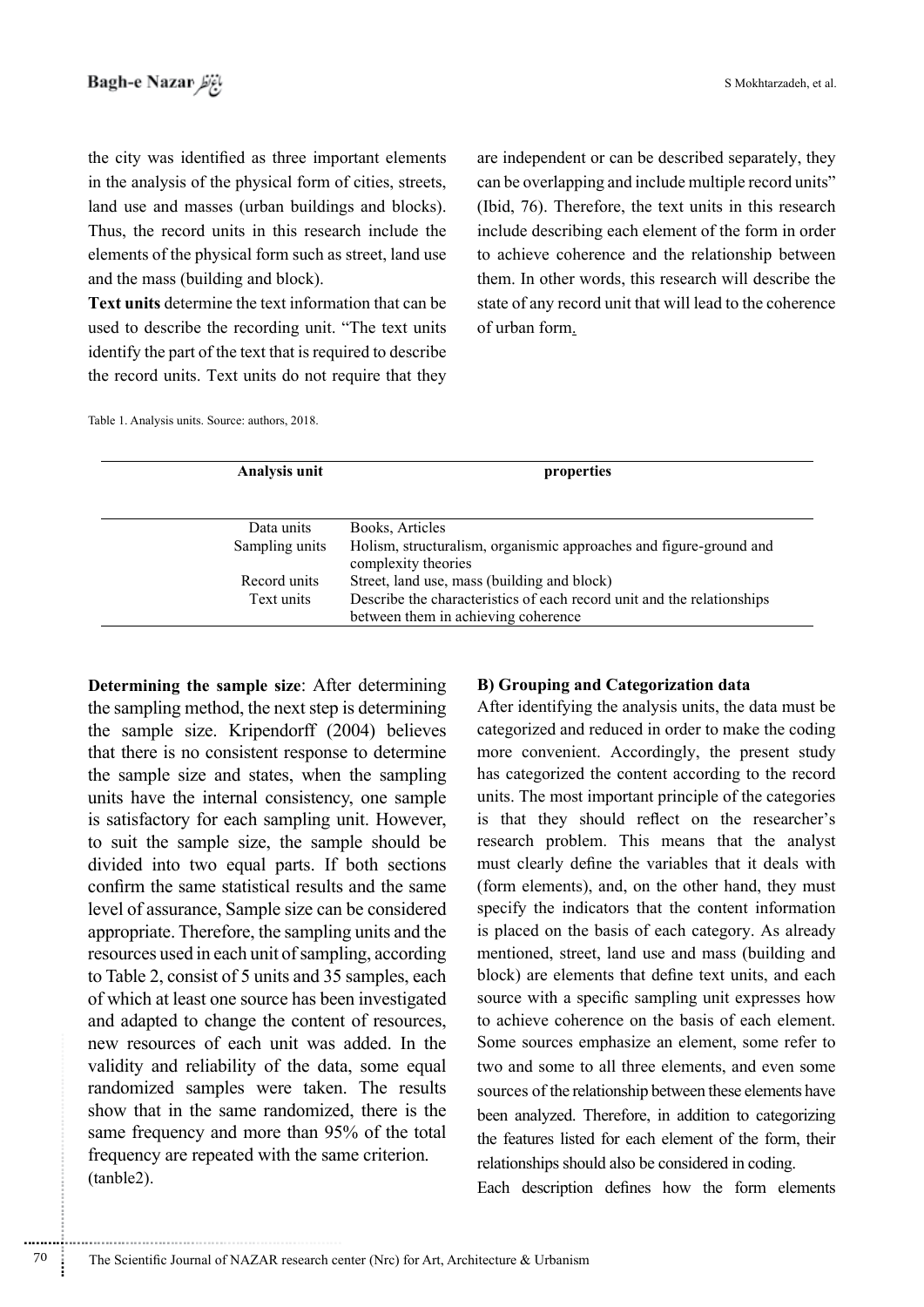are achieved through the coherence. Based on these definitions, coding is carried out that these codes specify indicators and principles for achieving coherence. So that codes can reduce common meanings and descriptions, and ultimately, they can be used for criterions and indicators of coherence. Table 3 shows the way of categorizing the record and text units. Further, according to the article's limitations, from a total of 35 tables (proportional to the sample size), only one table

Table 2. sampling units and sample size. Source: authors, 2018.

(one example) is used to determine how to categorize and coding is done (Table 4). It is worth noting that the results and data extraction were based on the frequency of all 35 samples (table 3).

### **Abstraction** analysis

Based on the content analysis method, the frequency estimation method has been used in the samples to derive the principles and criteria for the evaluation

| <b>Sampling units</b> | Sample size | <b>Sample</b>                                                               |
|-----------------------|-------------|-----------------------------------------------------------------------------|
|                       |             |                                                                             |
| <b>Structuralist</b>  | 10          | Bacon 1986, Hillier et al 1993, Hillier, 1996, 1996, Tibbalds 2001, Roger   |
| approach              |             | Trancik 1986, Remy Allen 2004, Pamir 2004, Leslie Martin 1972, Lynch (1960  |
|                       |             | and 1958), Marion Roberts-Clara Greed 2001                                  |
| Organismic            | 8           | Alexander (1964, 2002), Oliveira 2013, Bahreyni 2011, Jane Jacobs 1961,     |
| approach              |             | Stephen Marshall 2009, Ardalan & Bakhtiar 1973, Ahari 2012                  |
| Holistic approach     | 9           | Ardalan & Bakhtiar 1973, Alexander 1987, Ernest Sternberg 2000, Tavassoli   |
|                       |             | 2007, Tibbalds 2001, Habibi & Ahari 2012, Tavalaee 2007, Golkar 2014, Roger |
|                       |             | Evans 2007                                                                  |
| Complexity            |             | Batty 2001, Salingaros (2000, 2005, 1998)                                   |
| theory                |             |                                                                             |
| Figure-ground         | 4           | Trancik 1986, Alexander 1964, Douglas Kelbaugh 2002, Richard Hudman 1960    |
| theory                |             |                                                                             |
| Sum total             | 35          |                                                                             |
|                       |             |                                                                             |

Table 3. Categorization and classification of sample units. Source: authors, 2018.

| Sampling unit                                      | sample                                                                                        | <b>Record units</b>                                              | <b>Text unit</b>                                                                                                                                       | Categorization and classification of text units                                |                                                                                             |                                                                                                                    |                                                                                  |  |
|----------------------------------------------------|-----------------------------------------------------------------------------------------------|------------------------------------------------------------------|--------------------------------------------------------------------------------------------------------------------------------------------------------|--------------------------------------------------------------------------------|---------------------------------------------------------------------------------------------|--------------------------------------------------------------------------------------------------------------------|----------------------------------------------------------------------------------|--|
|                                                    |                                                                                               |                                                                  |                                                                                                                                                        | Category 1                                                                     | Category 2                                                                                  | Category 3                                                                                                         | Category 4                                                                       |  |
| Approaches and<br>theories related<br>to coherence | A book or<br>article<br>related to<br>theorists<br>related to<br>any<br>approach or<br>theory | Variables or<br>form<br>elements<br>Street, land)<br>(use, mass) | Description of<br>record units<br>Describing the )<br>characteristics of<br>the elements and<br>their relationship to<br>achieve a coherent<br>(whole) | Principles of<br>coherence in<br>each element<br>of the urban<br>physical form | How to analyze<br>elements                                                                  | Identify the<br>position of<br>elements in<br>their<br>structure<br>and context<br>in coherent<br>form<br>analysis | Criteria for<br>combining<br>elements to<br>achieve<br>coherence                 |  |
|                                                    |                                                                                               |                                                                  |                                                                                                                                                        |                                                                                | More Description                                                                            |                                                                                                                    |                                                                                  |  |
|                                                    |                                                                                               |                                                                  |                                                                                                                                                        | Principles of<br>the internal<br>coherence of<br>each element<br>separately    | Which is<br>presented as a<br>single element or<br>in combination<br>with other<br>elements | <b>Includes</b><br>fabric,<br>center and<br>main axis                                                              | How to<br>connect and<br>link elements<br>based on the<br>coherence<br>principle |  |

...........................................................

.......... ....... ........ ........... ...... ....... ........ .......... ...........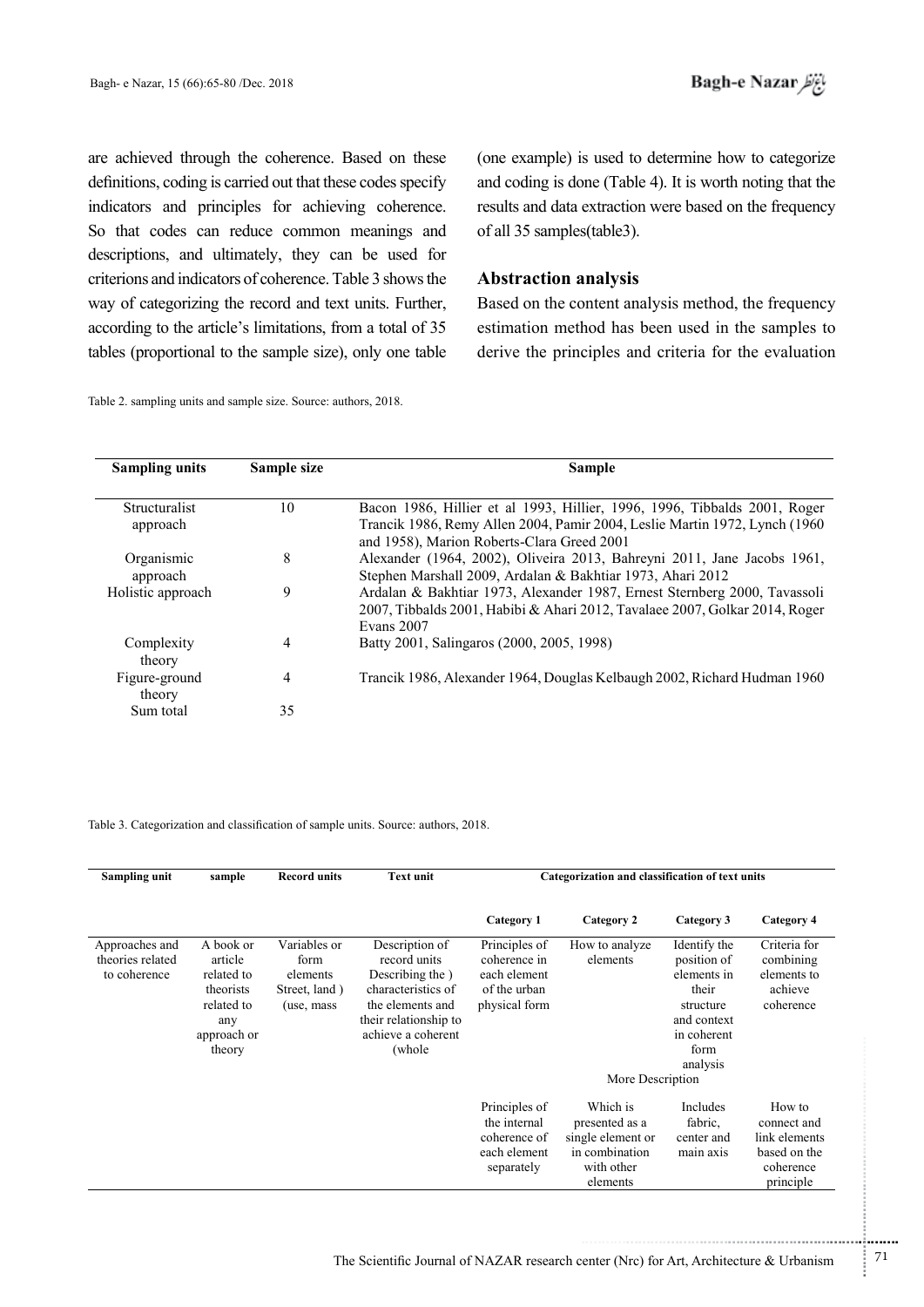

Table 4. Classification of data in order to achieve the principles and criteria for the coherent form. Source: authors, 2018.

| <b>Sample</b><br>units             | sample     |                                                                                                                                                                                     | <b>Textual and descriptive units</b>                                                                                                                                                                                                                                                                                                         |                                                              |                                   | Category 1                        |                                   |                                                                                                   | Category 2    |                                                        |        | Category 3              |        | Category 4                               |
|------------------------------------|------------|-------------------------------------------------------------------------------------------------------------------------------------------------------------------------------------|----------------------------------------------------------------------------------------------------------------------------------------------------------------------------------------------------------------------------------------------------------------------------------------------------------------------------------------------|--------------------------------------------------------------|-----------------------------------|-----------------------------------|-----------------------------------|---------------------------------------------------------------------------------------------------|---------------|--------------------------------------------------------|--------|-------------------------|--------|------------------------------------------|
| Approach or<br>theorists<br>theory |            | Characteristics of elements and their<br>relationships in order to achieve a<br>coherent whole                                                                                      |                                                                                                                                                                                                                                                                                                                                              | The Criteria of Coherence<br>of the element of urban<br>form |                                   | How to analyze<br>elements        |                                   | <b>Identify the position</b><br>of elements in their<br>structure and context<br>in coherent form |               | Criteria<br>for<br>combining<br>elements<br>to achieve |        |                         |        |                                          |
|                                    |            | street                                                                                                                                                                              | <b>Land use</b>                                                                                                                                                                                                                                                                                                                              | mass                                                         | street                            | Land<br>use                       | mass                              | street                                                                                            | Land<br>use   | mass                                                   | street | analysis<br>Land<br>use | mass   | coherence                                |
|                                    |            | Connections are<br>established only<br>between<br>complementary<br>centers. There is<br>no reason to link<br>communication<br>between the<br>same sites in<br>terms of function     | The diversity of<br>complementary<br>activities is not<br>similar at<br>different scales                                                                                                                                                                                                                                                     |                                                              | Connecting and<br>integrating     | diversity and mixing              |                                   | combinatorial                                                                                     | combinatorial |                                                        | center | fabric                  |        | Emphasize the scale in<br>composition    |
|                                    |            | The life of a city<br>derives from the<br>degree of<br>connectivity it<br>stems from the<br>geometry of a<br>city, it is to<br>provide a<br>connected and<br>integrated<br>network. |                                                                                                                                                                                                                                                                                                                                              |                                                              | Connecting and integrating        |                                   |                                   | Single element                                                                                    |               |                                                        | fabric |                         |        |                                          |
| Salingaros                         | complexity |                                                                                                                                                                                     | The ratio between the size or capacity of an<br>element or its position in the hierarchy of the<br>set of elements and its number in the<br>reciprocal set, which means a large number<br>of small-scale connections versus a small<br>number of large-scale connections in a<br>collection or size distribution by inverse<br>force method. |                                                              | proportion dimensions<br>and size | proportion dimensions<br>and size | proportion dimensions<br>and size | combinatorial                                                                                     | combinatorial | combinatorial                                          | fabric | fabric                  | fabric | Emphasize the scale in<br>composition    |
|                                    |            |                                                                                                                                                                                     | The general idea of {fractal being} is the<br>existence of a hierarchical structure that has<br>both connectivity and integrating on all<br>scales from very large to very small.                                                                                                                                                            |                                                              | Connecting<br>integrating<br>gmd  | Connecting<br>intamatina<br>gmd   | Connecting<br>integrating<br>pung | combinatorial                                                                                     | combinatorial | combinatorial                                          | fabric | fabric                  | fabric | Emphasis on<br>hierarchy                 |
|                                    |            |                                                                                                                                                                                     | In a fractal element, the scale is an operating<br>and pivotal determinant, so that the nature of<br>a fractal is defined by the existence of a<br>certain rule on different scales                                                                                                                                                          |                                                              | Connecting<br>integrating<br>gmd  | Connecting<br>interreting<br>and  | Connecting<br>integrating<br>pue  | combinatorial                                                                                     | combinatorial | combinatorial                                          | fabric | fabric                  | fabric | composition<br>the scale in<br>Emphasize |

of coherence. Based on the categorization of the contents of the text units (four categories), the results are presented in four main sections and the compilation section as follows:

A. Identification of principles for assessing coherence by divided to the physical form elements (category  $1$ ) B) How to analyze elements in studies on form coherence (category 2)

C) Identification of the position of elements or their composition in the structure and context of the placement (category 3)

............................................................

D) Identification of the principal of coherence

evaluating in the combination of the elements of the urban physical form (category  $4$ )

E) Explanation of the conceptual model and the criterions for evaluating the coherence of the urban physical form (conclusion)

**Identification of principles for assessing coherence** by divided to the physical form elements As noted, Alexander considers the achieving condition to coherence, in addition to fitting the form with context, in the internal fitness of each element. According to the results, some studies have focused on the inner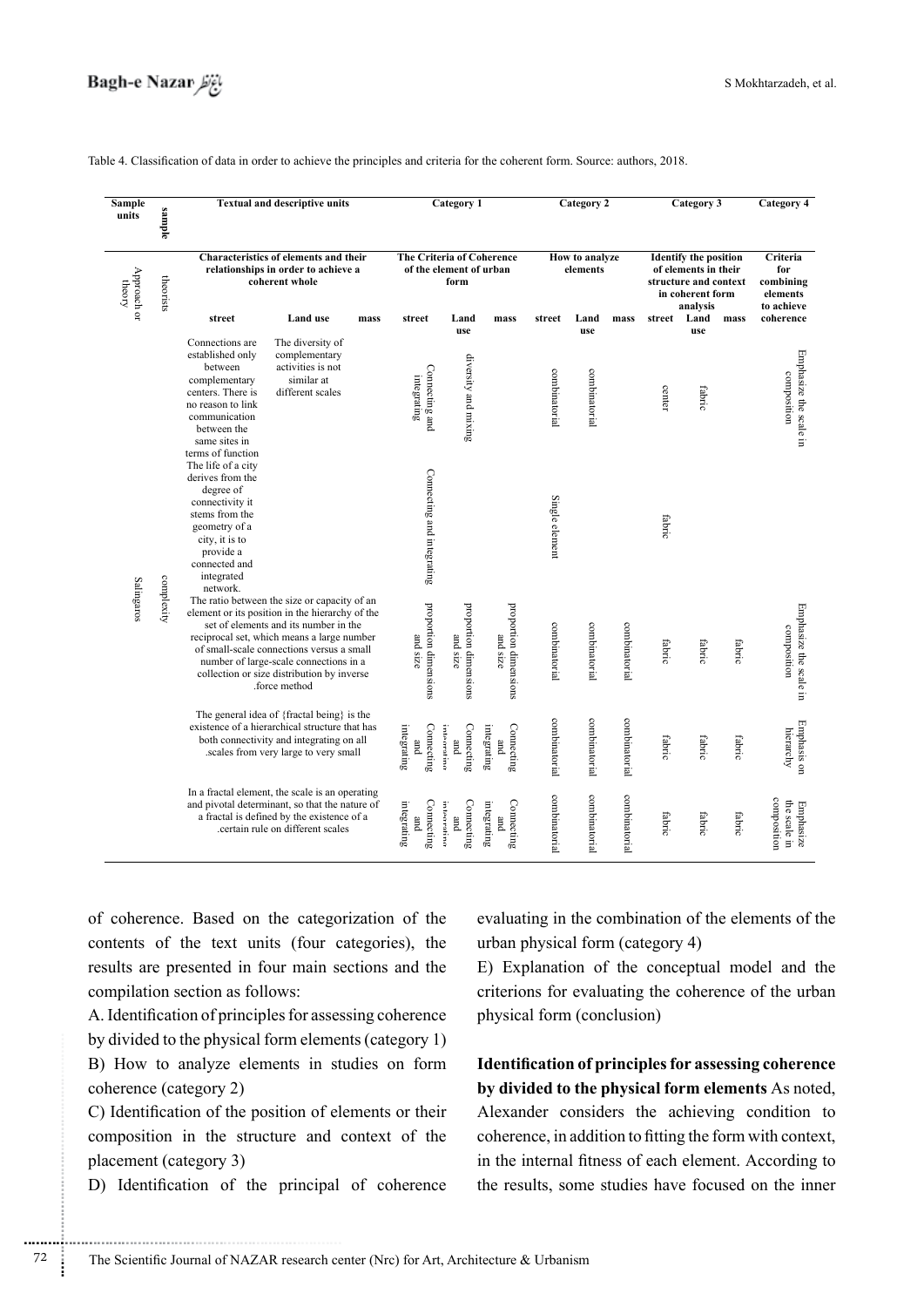coherence of each element of the form and some on the coherence of the relationship between the elements. Therefore, in addition to the criteria for the coherent composition of the elements, the internal coherence criteria of each element are examined according to the categories  $1$  in Tables  $3$  and  $4$ , the results of which are shown in Table 5 below:

**Street:** The results on the basis of the 35 samples examined show that the principle of linking and integrating is the most important principle of coherence in the streets and streets network. It is important both in connecting and linking the paths and in combining and linking other elements (buildings and land use) to each other. Bacon  $(1986)$  suggests the intra-network connectivity and integrating as a reason to create consistent and continuous experiences in space, and Hiller et al.  $(1993)$  introduce this integration as a factor in increasing movement and enhancement of attractive activities. As the link and connection increase, the dispersal and disconnection will decrease, and the coherence and integration of the city will increase.

The hierarchy as the second principle in creation of the coherence of the street network and the urban physical form identifies how to connect and link the streets. Marshall (2009) believes that while there are many ways in connecting the various ways defined in different ways, there is only one way in which the paths tend to be linked together in a systematic and consistent way. Road networks often come in a hierarchical manner, that is, in the hierarchy of main roads, middle roads, and subsystems. These routes are often based on a range of more strategic ways to make up local (sub) ways. Other principles with a low number of repetitions are identified as no significant principles and standards relating to the coherence of the street (table 5).

**Land use:** In the literature related to the form, some land use and activity are defined as the function of the form, and some are considered as the determining element of the form In the discussion of the urban form coherence, land use is the key and considered element, because the coordination between the function of a building, a block, and a street is  $essential$  in creating coherence. Salingaros  $(2000)$ finds this coordination and coherence in the diversity of highly addictive (complimentary) elements on a similar scale from a single unit. Studies show that diversity and mixing are important as an important criterion of coherence. Marshall (2009) believes

| The<br>principles<br>of<br>coherent |           | the coding analysis in<br>the definition of<br>streets as a coherent<br>element | The<br>principles<br>of coherent<br>land use | the coding analysis in<br>the definition of land<br>use as a coherent<br>element |         | The<br>principles of<br>coherent<br>mass          | the coding analysis in<br>the definition of mass<br>as a coherent element |         |  |
|-------------------------------------|-----------|---------------------------------------------------------------------------------|----------------------------------------------|----------------------------------------------------------------------------------|---------|---------------------------------------------------|---------------------------------------------------------------------------|---------|--|
| street                              | frequency | percent                                                                         |                                              | frequency                                                                        | percent |                                                   | frequency                                                                 | Percent |  |
| Linking $\&$<br>integrating         | 16        | 53.33%                                                                          | Diversity<br>and mixing                      | 9                                                                                | 69.23%  | the<br>proportion<br>of<br>dimensions<br>and size | $\overline{4}$                                                            | 57.51%  |  |
| hierarchy                           | 10        | 33.33%                                                                          | Fitness $\&$<br>balanced<br>distribution     | $\overline{4}$                                                                   | 15.38%  | Continuity<br>$&\circ$ cohesion                   | 3                                                                         | 42.86%  |  |
| scale                               | 3         | 10%                                                                             |                                              |                                                                                  |         |                                                   |                                                                           |         |  |
| Diversity<br>and                    | 1         | 3.33%                                                                           |                                              |                                                                                  |         |                                                   |                                                                           |         |  |
| mixing<br>total                     | 30        | 100%                                                                            |                                              | 13                                                                               | 100%    |                                                   |                                                                           | 100%    |  |

Table 5.the principles of coherence evaluating that divided to each element of urban physical form. Source: authors, 2018.

...........................................................

.......... ....... ........ ........... ...... ....... ........ .......... ...........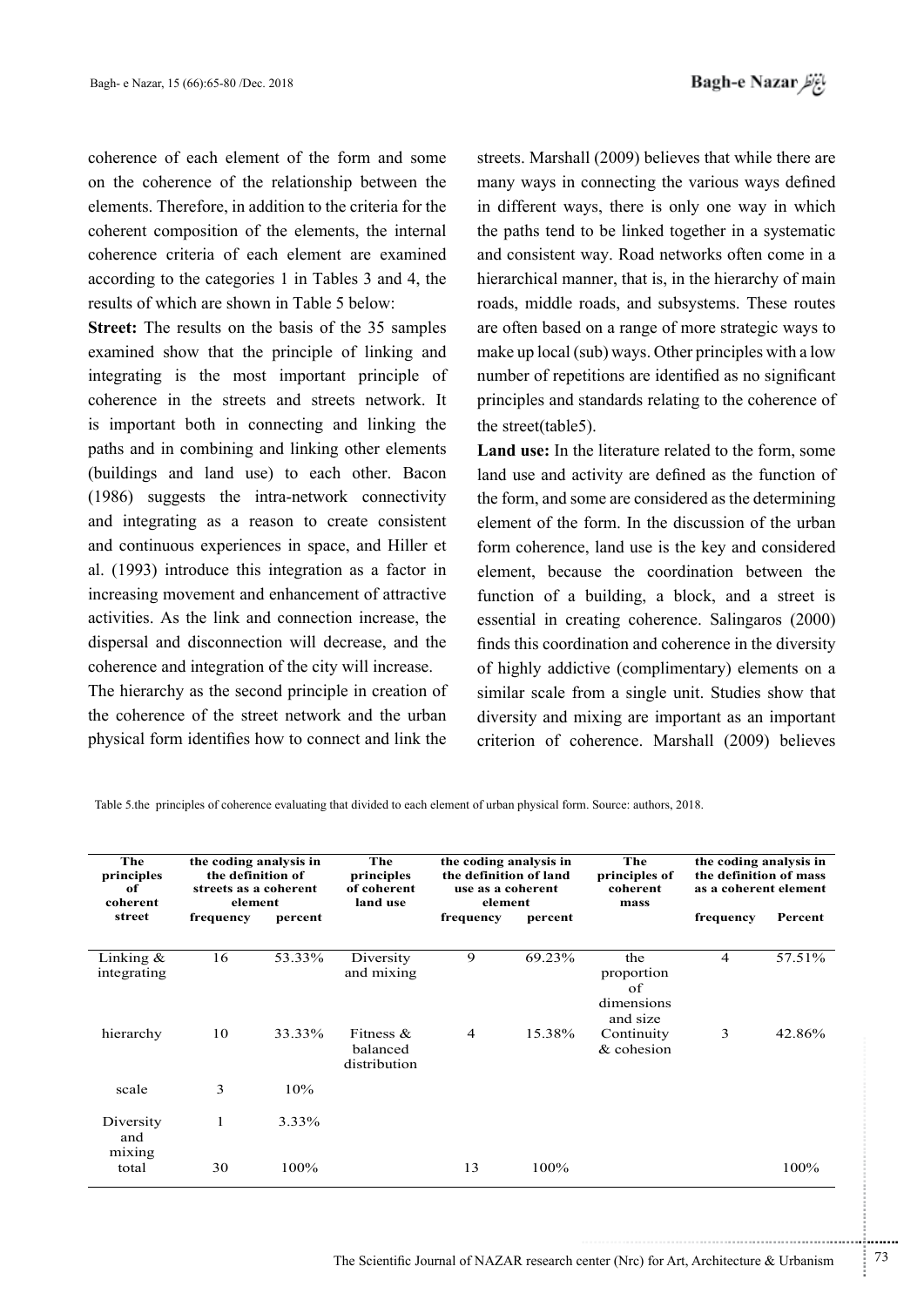that a variety of habitats with a small combination has a great attraction if any activity has its own proper scale. Therefore, to identify coherent identity environments, we need to be able to identify this

diversity and differences (Tibbalds, 2001). After mixing and diversity, fitness and balanced distribution are in the second place. Various studies show that the distribution of diverse land use depends on their functional scale and their location based on the hierarchy defined in the urban structure will be necessary and improve urban coherence. In the discussion of land use distribution in connection with coherence, Salingaros  $(2000: 10)$  refers to the distribution of size and interdependence, and believes that "the ratio between the size or capacity" of an element and its position in the hierarchy of the elements sent and its number in the set should be inverse". In related to fitness of land use, there are two types of fitness, the first compatibility between land use with each other and the second is the fitness between the scales of land use with its functional scale. Alexander (1986) defines "Fitness" as the relationship between activity and other elements of the form or field of activity deployment. . Compatibility between activities as well as other elements returns to scale. Thus Salingaros (2005) introduces the scale as the most fundamental principle in the definition of .coherence

Mass and building: Usually approaches and schools such as the French and Italian schools emphasize the building and fabric of the building, and the British school on the block and parcel. Therefore, based on different approaches, this research to cover all parts of the mass physical form (including building, parcel, and block) has been attended to all parts of mass in each sample. The proportion of dimensions and size are the important factors in linking between mass and other elements if the connection and linking defined base on the coordination between the scale of mass with street and land use scale in a defined hierarchy, it can lead to form coherence. In this regard, Trancik states that to solve the dissociation of urban physical and spatial structure, designers should avoid paying

............................................................

attention to building construction and should use the mass and the building to determine the proper location of the outer space which, through the creation of a hierarchy of spaces of varying sizes, can form a coherent whole (Trancik, 1986: 101-103). In connecting and linking the mass with other elements, literature emphasized the positive and negative space connection, which indicates the relation between mass and space. In this regard, the tiny parcel is a factor for creating the coherence, in which space considered as a means for disintegrating the city unless the sequence created between the public and semi-public and private space. Therefore, discrete and discontinuous spaces that impede this sequence must be minimized or eliminated.

## **How to analyze elements in studies on form coherence**

Studies related to the coherent form show that scientists and theorists in this field deal with the coherence of form, more than  $77%$  of them emphasize the composition of elements in the analysis of form coherence, some of which combine three elements and some combine two elements and only 33% of them have defined the coherence of the form based on the inner coherence of an element.

In this analysis, the street is considered as the most important element of the form mentioned in the preceding section, and more than two other elements are analyzed individually, which indicates the importance of its role in form coherence. Also, the mass (building and block) is more in combination with other elements than individuality, which indicates the dependence of this element on the function and the manner in which it is connected and combined with space in the analysis of coherence. Land use has been considered in relation to the other two elements in total (individual and combination) less than two elements in relation to the coherent form and more are defined in the role of compatibility of mass and space and their function (Table6).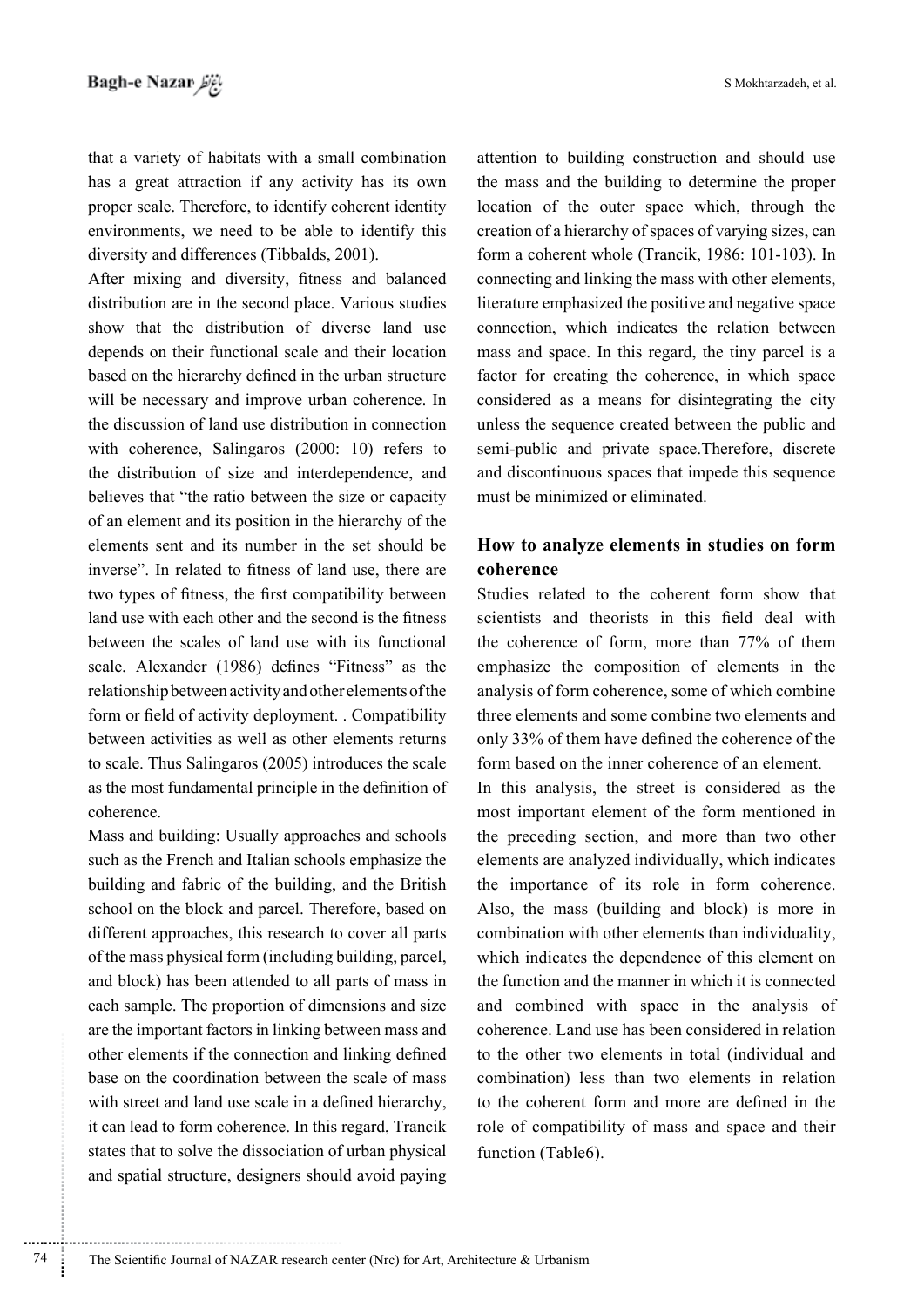# **Identification of the position of elements or their** composition in the structure and context of the placement (category 3)

Since that determinant factor of urban form and the relationship between its components is the main urban structure, so the urban form is extensively affected by the urban structure (Daneshpour  $\&$ Rousta, 2012, 53). On the other hand, the urban structure composed of a spine and an interconnected web of diverse land-use and elements that bring together the city in its entirety. Accordingly, the components of the structure, which include the most important streets, centers, and zones, are considered as a context in the combination of the urban form elements. Therefore, the content of texts has been categorized base on the urban structure components (axes, nodes, and polygons). (third category).

Table 6. How to analyze elements in studies on form coherence that divided to each element of urban physical form. Source: authors, 2018.

| How to analyze elements related to the<br>coherence of form                                    | <b>Frequency of</b><br><b>Street</b> | The<br>frequency of<br>land use | <b>Frequency of</b><br>mass | Sum total | percent |
|------------------------------------------------------------------------------------------------|--------------------------------------|---------------------------------|-----------------------------|-----------|---------|
| emphasis on combination of each<br>element with other elements in the<br>analysis of coherence | 47                                   | 52                              | 65                          | 164       | 77%     |
| emphasis on the inner coherence of<br>each element                                             | 30                                   |                                 |                             | 50        | 33%     |
| Total                                                                                          | 77                                   | 65                              | 72                          | 214       | $100\%$ |

# **Identification** of the principles of coherence evaluating in the combination of the elements of **the urban physical form (category 4)**

In the combination of the urban form elements, in order to achieve coherence, some studies ignored the context that the elements placed but some of them considered the physical urban structure as the context in the urban form analysis and the linking way of each element with other elements defined in zone, centers, and main streets. Fabrics (zone or polygon) as the set of three elements of street, land use and mass, are most emphasized among other structural components. After that, the centers (nodes) considered in the discussion of coherence and finally, main streets (main axes and edges) are which have same criteria with centers in most studies. The results according to Table 7 show that scale and hierarchy are the most important criteria for connection and linkage and compatibility between elements. These two criteria generally have the most emphasis on fabric, which shows the entirety of form in urban units. Also, the criteria for combinations of mass, street, and land use, in the centers and main axes for achieving coherence are specified in Table  $7$  (Category 4).

**Scale:** In the elements combination (street, land use, mass), scale plays an important role. In most studies, the combination of the three elements of the urban physical form in order to achieve coherence is referred to scale as an important and central factor. The scale is used to compare the collection of dimensions and proportions with other sets and it is a concept that contributes to the consistency between the components of the city (Smith, 1977). Tavasoli (1990) raises the principle of scale and fit as an organizing principle, and relates the scale to the relationship between the size of an object space and the surrounding space, and believes that the relationship between the various dimensions of a space or the element is independent of size. Therefore, the scale is one of the most important criteria for the relationship between elements and

.......... ....... ........ ........... ...... ....... ........ .......... ...........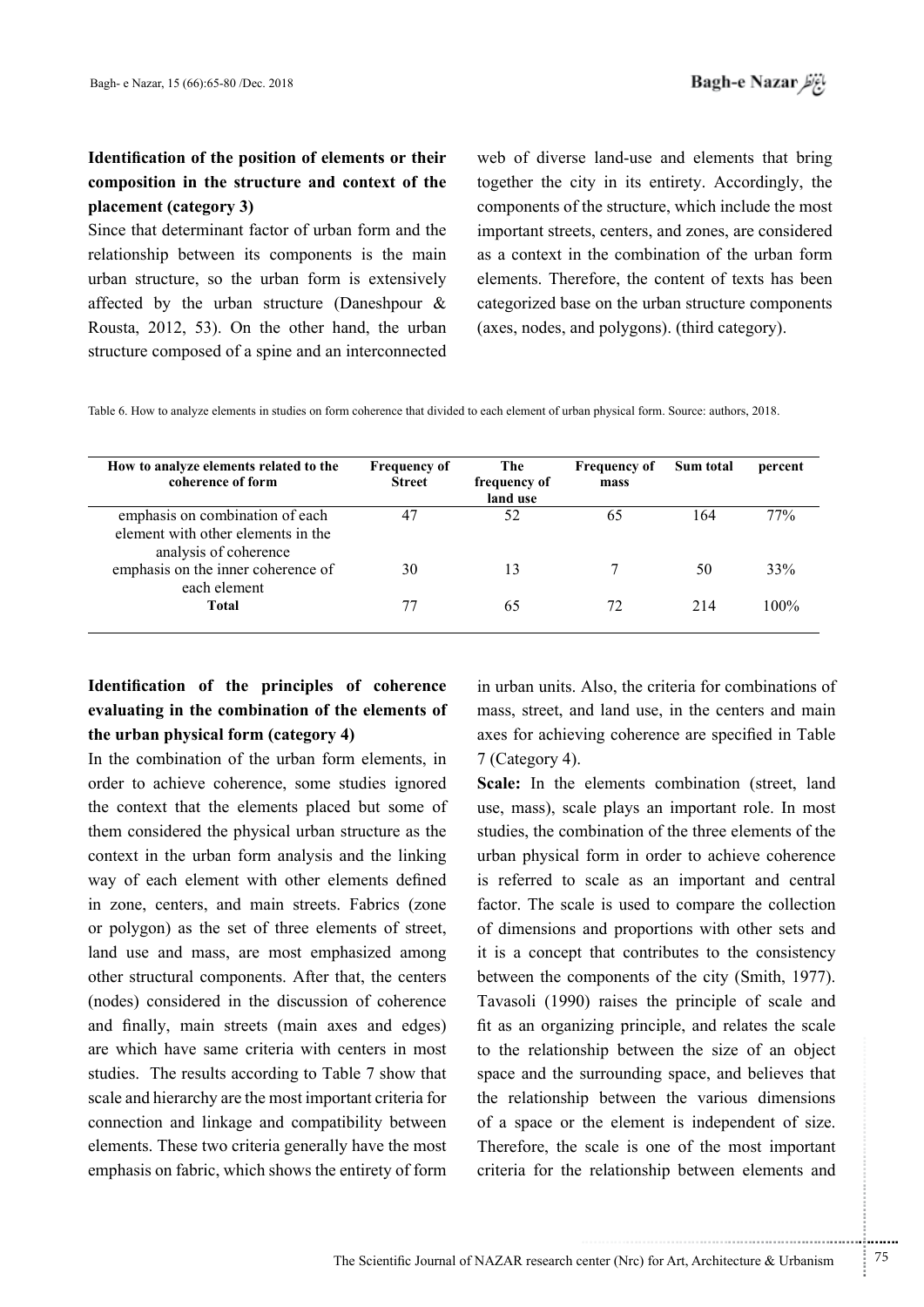their fit for achieving coherence. Salingaros (2005) also considers the scale as a determining factor in urban coherence, and he believes that many urban problems are related to scale. In this regard, it is necessary for the city to be linked and connected in all its dimensions. The connections that operate on different scales vary with each other (Salingaros,  $2005$ ).

The purpose of the scale in this study is the functional scale of each element in relation to other elements. In other words, in the placement of each element along with other elements, their functional scale must be compatible (for example, crossing a non-local street from one neighborhood causes a separation and loss of coherence in fabric and structure)(Table7)

Hierarchy: Different theorists point to the principle of combinatorial hierarchy, in the combination of urban physical form element (Alexander, 2002, Salingaros,  $2000$ . They show that the relationship between elements in a structure can be defined. There is a general agreement that the elements have a hierarchical relationship with each other. (Kropf, 2014). Studies show that a simple combinational hierarchy has to move towards a coherent mix of buildings, area, and streets; what that Kropf defines as the main goal of analyzing the urban physical form.  $(Kropf, 2014)$ . Therefore, the hierarchy is important as the controller of scale changes in the composition of urban form elements, which has been considered in formulating a coherent form evaluation model.

Table 7. Principles of coherence evaluating in the combination of the elements on the placement of context (Fabric, center, main ax). Source: authors, 2018.

| Principles of coherence assessment based on the<br>composition of elements | Physical structure components as the context<br>for combining the urban form elements | frequency        |         |     |
|----------------------------------------------------------------------------|---------------------------------------------------------------------------------------|------------------|---------|-----|
|                                                                            | Fabric<br>(polygon)                                                                   | Center<br>(Node) | Main ax |     |
| Combination based on the scale                                             | 74                                                                                    | 6                |         | 87  |
| Combination based on hierarchy                                             | 16                                                                                    | 8                |         | 26  |
| Increase of linking and connecting                                         | 5                                                                                     | b                |         | 12  |
| Increase of mixing and diversity                                           |                                                                                       | 8                |         |     |
| Increase of small parcels                                                  |                                                                                       |                  |         |     |
| Increase of the betweenness index in the main<br>axes between centers      |                                                                                       |                  | b       | 6   |
| Increase of density                                                        |                                                                                       | 3                |         | 6   |
| continuity and integrating of elements                                     |                                                                                       |                  |         |     |
| Compatibility between elements                                             |                                                                                       |                  |         |     |
| total                                                                      | 103                                                                                   | 38               |         | 164 |

# **Explanation** of the conceptual model and the principles for evaluating the coherence of the **urban** physical form

The conceptual model of the coherence evaluation of physical form that shown in figure 1, has been created based on the internal relationships of each element and in combination with other elements.. Since the principles for assessing the compatibility between elements is "functional scale" and also, function and

............................................................

the role of each element with other elements, in a hierarchy system, must be analyzed. Therefore, in addition to the syntax and configuration principles. the function of each element also must be considered. Therefore, in evaluating the coherence of the physical form according to Fig. 2, first the internal fitness of the elements and then the compatibility of the elements with each other in the form of the structural system (at the position of the fabric, center and main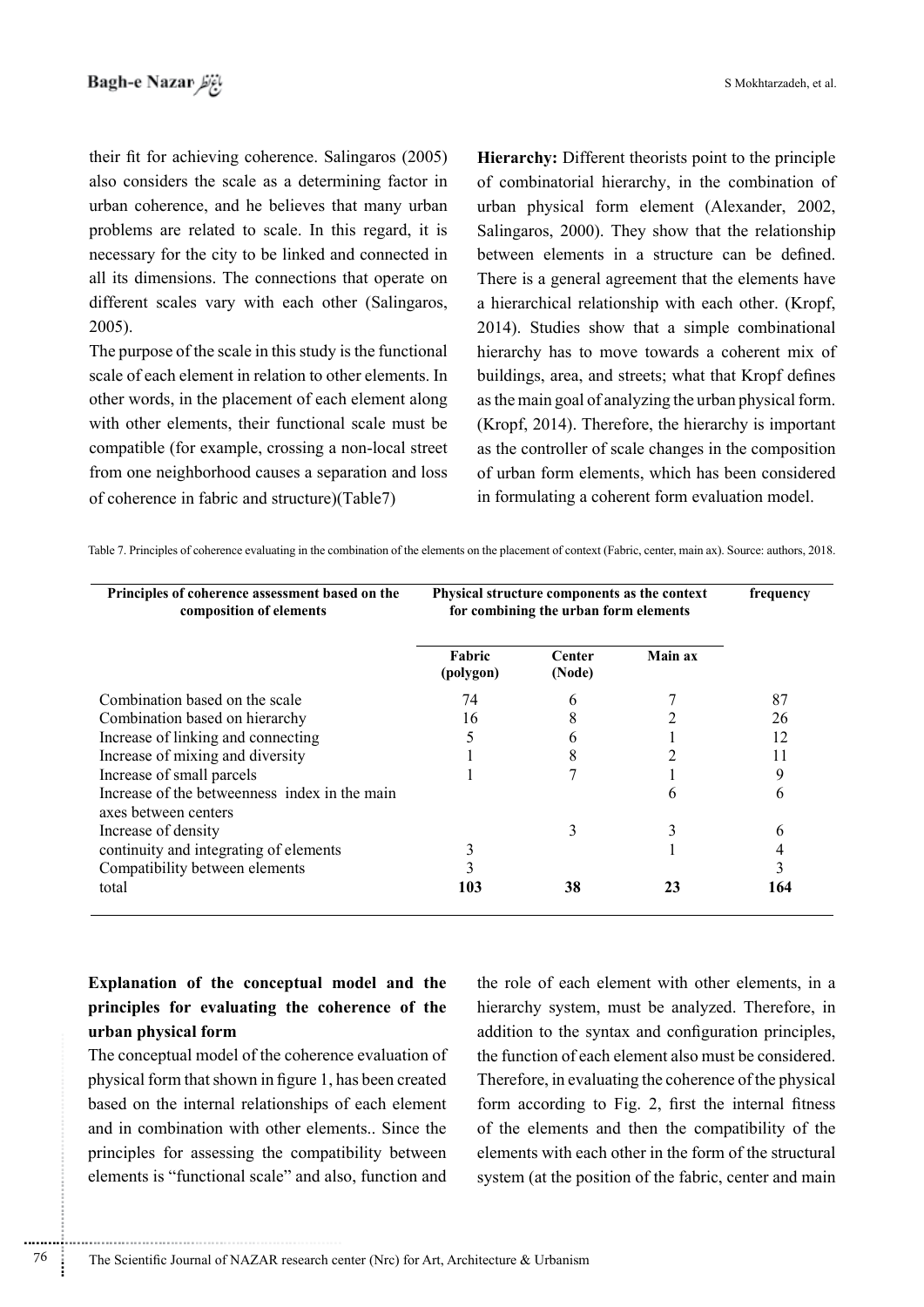axis) must be examined.

According to Fig. 1, for assessing the coherence of the urban physical form, it is essential that first, the inner relationships of each element according to their principles evaluated and then the binary and tripartite relations between elements analyzed in the defined structural point. . In other words, it is necessary to evaluate the compatibility between the elements in their connection in the different contexts (fabric, center, main axis) for evaluating the coherence of the form. It also recommended, that the base study units would be neighborhoods according to the framework that provided, because, in assessing the coherence, an urban unit should have the entirety of a structure, such as buildings, center, and main street, so that it can link the three elements. This unit can be

referred to the neighborhood in the smallest division  $(Smith.1977& Marshall. 2009).$ 

### **Conclusion**

Previous studies, in relation with the concept of the coherence of the physical form, especially the urban physical form, generally define coherence as the "organizing process of space order that interconnects" separate spatial units (elements)", or define it as the result of combination of separate units (form elements) in space. The present research, with an emphasis on these concepts, has studied the approaches related to the coherent form and have proposed the principles and criteria and the relationship between urban form elements to operationalize assessing of the coherence (linking the three elements includes street, land-use,



Fig.1. the conceptual model for evaluating the coherence of the urban physical form (The relationship between elements and stages of analysis from single elements to dual and triple combinations). Source: authors, 2018.

and zone that in the discussion of physical form coherence is noted). The present paper, based on the results obtained from the analysis of the content of related theories and approaches, determined that the

street is the most important element of the form and the main factor in the linking and connection of other elements. Also, two principles of scale and hierarchy were introduced as the most important principles of

.......... ....... ........ ........... ...... ....... ........ .......... ...........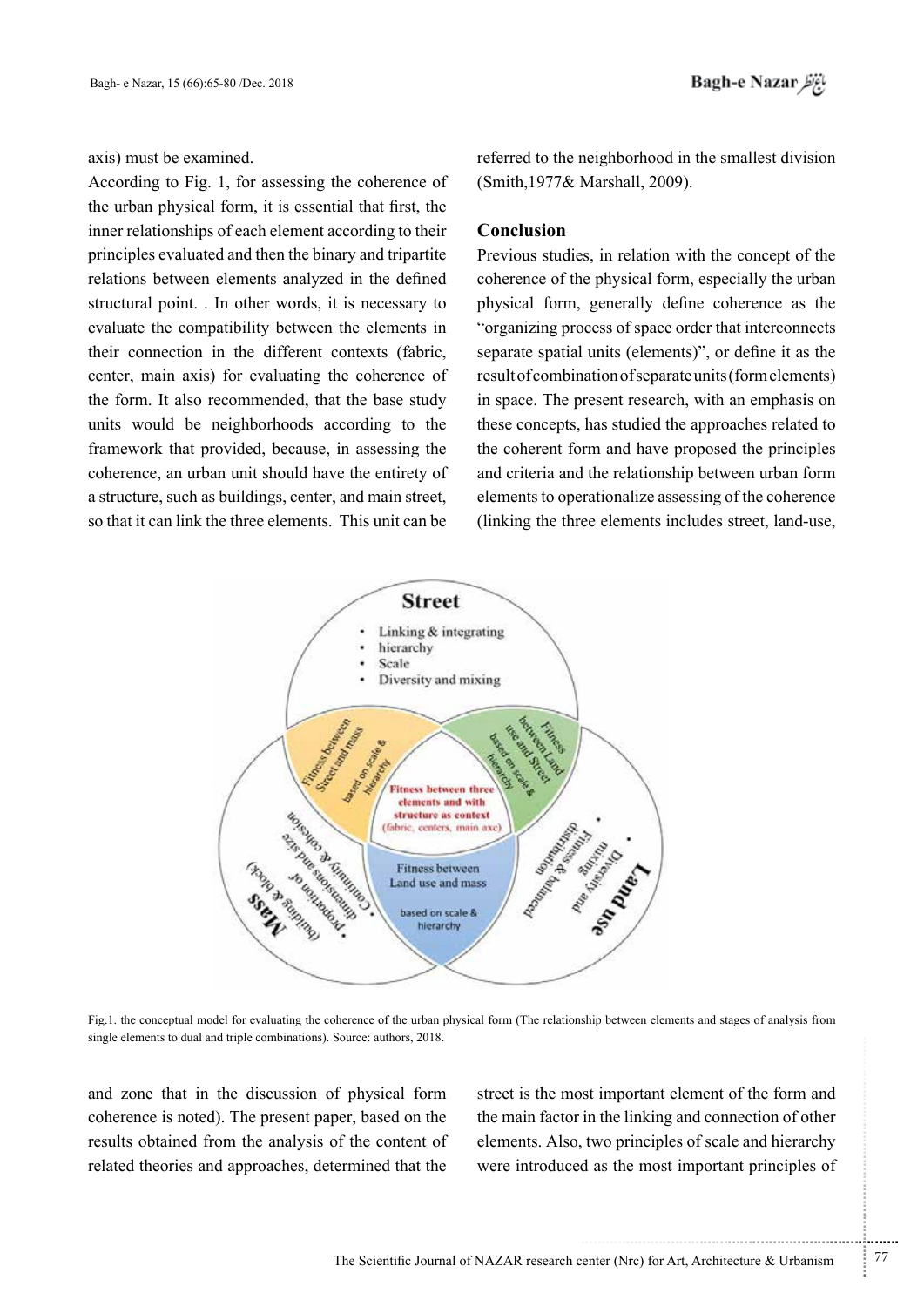

Fig. 2. Principles of coherence evaluating of urban form based on internal coherence and coherence of their composition. Source: authors. 2018.

linking and connecting elements in combination. Also, the relationships between urban form elements are different in the components of urban structure (centers, main streets, and zone)., and the elements of the form in a different structural position have different relationships. Therefore, in evaluating the urban physical form coherence, the components of the structure should also be considered. Also, the compatibility of the scale and the hierarchy of elements in each study unit (neighborhood, district, district, and city) is important to be considered in evaluating the degree of coherence. Ultimately, what is important in evaluating the coherence of the urban physical form is the relationship between the elements, not the evaluation of the coherence of each element alone. For example, the integration of streets (in ways such as space syntax that Hiller poses) cannot determine the coherence of the form

and the urban physical structure alone. Therefore, in the conceptual model and the framework for the evaluation of coherence, the principles are distinguished by elements, as well as their relation to different structural situations, which is the most important achievement of this research.

Accordingly, in a clear answer to the questions of this research, it can be stated that this paper, in addition to explaining the principles for evaluating coherence, provides a conceptual framework and methodology for its operation. Also, in answering the question of how relationships between elements should be defined, it was discussed in the conceptual framework, which, based on this framework, could evaluate the coherence of the form and the urban physical structure, so this research paves the way for measuring and evaluating urban form coherence in future studies.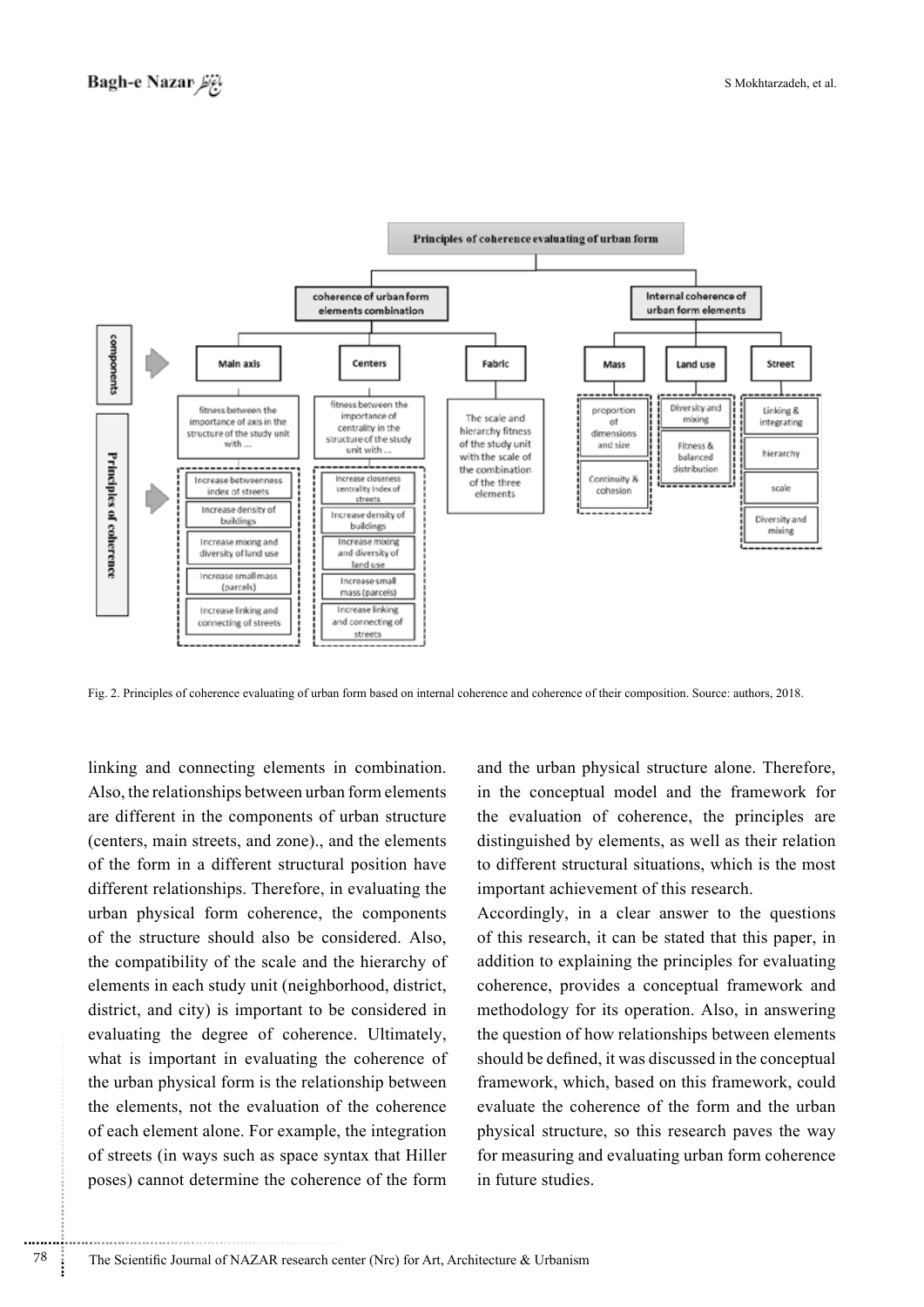#### **Reference** list

• Ahari, Z & Habibi, S.M. (2012). Maktab-e Isfahan dar shahrsazi: zaban shenasi-ye anasoor va fazaha-ye shahri [Isfahan School in Urbanization: Linguistics of Elements and Urban Spaces]. Tehran: University of Art. Second edition

• Ahari, *Z & Habibi, S, M. (2012). He language of urban design* in historic cities : Isfahan school. Isfahan: Rasam publisher.

• Alberti, L. B. (1991). On the art of building in ten books. Cambridge, MA: MIT Press.

• Alexander, C. (1964). *Notes on the Synthesis of Form* (Vol. 5). Harvard University Press, Cambridge, Massachusetts.

• Alexander, C., Mahy, M., Neis, H., Anninou, A., & King, I. (1987). A new theory of urban design (Vol. 6). Center for Environmental Struc. New York:Oxford. Oxford University peress.

• Alexander, C. (2002). *The phenomenon of life : an essay on* the art of building and the nature of the universe. Taylor & Francis. California, United States.

• Allain, R. (2004). Morphologie urbaine. Géographie, aménagement et architecture de la ville. Paris, Armand Colin. U Géographie:254.

• Ardalan, N., Bakhtiar, L., & Haider, S. G. (1973). The sense of unity: the Sufi tradition in Persian architectur. Vol. 9. Chicago: University of Chicago Press.

• Bacon, E. N. (1986). *Design of cities*. London: Thames and Hudson.

**• Bahrain, Seyyed Hossein.** (2011). *Urban design process.* Tehran: Tehran University Press.

• Batty, M. (2005). Cities and complexity. MIT Press, Cambridge, MA. University of California, Santa Barbara.

• Batty, M. (2008). The size, scale, and shape of cities. Science, 319(5864): 769-771.

• Carmona, M., & Tiesdell, S. (Eds.). (2007). *Urban design* reader. New York: Routledge.

• Conzen, M. R. (2004). Thinking about urban form: papers on urban morphology: 1932-1998. New York : Peter Lang. Oxford

• Daneshpour, S. A. Roosta, M. (2012). Urban Structure *Reading*; A Step to Urban morphology, Urban and Architectural *Scientific Journal of Urban Planning and Architecture of Iran. 45-54. (4)*

 $\bullet$  Evans, R. (Compendium, U. D). (2007). 2: Delivering Quality Places. English Partnerships/Housing Corporation.

• Golkar, C. (2015). Afarinesh-e makan-e paydar: taamollati dar bab-e nazariye-ye tarrahi-ye shahri [Sustainable Location Creation: Reflections on Urban Design Theory l. Tehran: Shahid Beheshti University.

• Hedman, R., & Jaszewski, A. (1984). *Fundamentals of urban* design. Washington, D.C.: Planners Press, American Planning Association.

• Hillier, B, Greene, M & Desyllas, J.(2000). Self-Generated Neighbourhoods: The Role of Urban Form in the Consolidation of Informal Settlements. *Urban Design International*, 5 (2): 61-96.

• Hillier, B. Penn, A. Hanson, J. Grajews ki, T & Xu, J. (1993). Natural movement: Or, configuration, and attraction in urban pedestrian movement. Environment and Planning B: Planning and Design, (20): 29-66.

• Hillier, B. (1996). Cities as movement economies. *Urban* Design International, 1(1): 41-60.

• Jacobs, J. (2002). The death and life of great American cities. Vintage Books. New York: A Division of  $&$  ndo 111 Hollse.

• Krippendorff, K. (2004). Content analysis: an introduction *to its methodology. Sage .America: University of Pennsylvania.* • Kropf, K. (2014). Ambiguity in the definition of built form. Urban Morphology, 18(1):41-57.

• Lynch, K. (1960). A theory of good city form. Vol. 11. Cambridge, MA: MIT Press.

• Lynch, K., & Rodwin, L. (1958). A Theory of Urban Form Journal of the *American Institute of planners*, 24(4): 201-214.

• Marshall. S. (2009). *Cities design & evolution*. Abingdon; New York: Routledge, cop.

• Martin, L. (1972). The grid as a generator. Arq: Architectural Research Quarterly, 4(4): 309-322.

• Oliveira, V. (2013). Morpho: a methodology for assessing urban form. *Urban Morphology*, 17(1): 21-33.

**· Paumier, Cyril B. (2004). Creating a Vibrant City Center:** Urban Design and Regeneration Principles. Washington, D.C. : Urban Land Institute.

• Roberts, M., & Greed, C. (2001). Approaching urban design: the design process (Vol. 5). UK: Routledge. ISBN .

• Salingaros, N. A. (1998). Theory of the Urban Web, Urban Design, (3): 53-71.

• Salingaros, N.A.(2000).Complexity and urban oherence. Urban Design, 5(3): 291-316.

• Smith, P.F. (1977). The syntax of cities. London: George Godwin Limited.

• Sternberg, E.(2000). An integrative theory of urban design. American Planning Association, 66(3): 265-278.

• Tavalee, Novin (2007). *Integrated urban form*. Tehran: Amir Kabir Publisher.

 $\bullet$  Tavasoli, M & Bonyadi, N. (2007). Urban space design. Tehran: Shahidi.

• Tibbalds, F. (2001). *Making people - friendly towns improving* the public environment intowns and cities. Taylor & Francis. Longman Group UK, Ltd.

• Trancik, R. (1986). Finding lost space: theories of urban

.......... ....... ........ ........... ...... ....... ........ .......... ...........